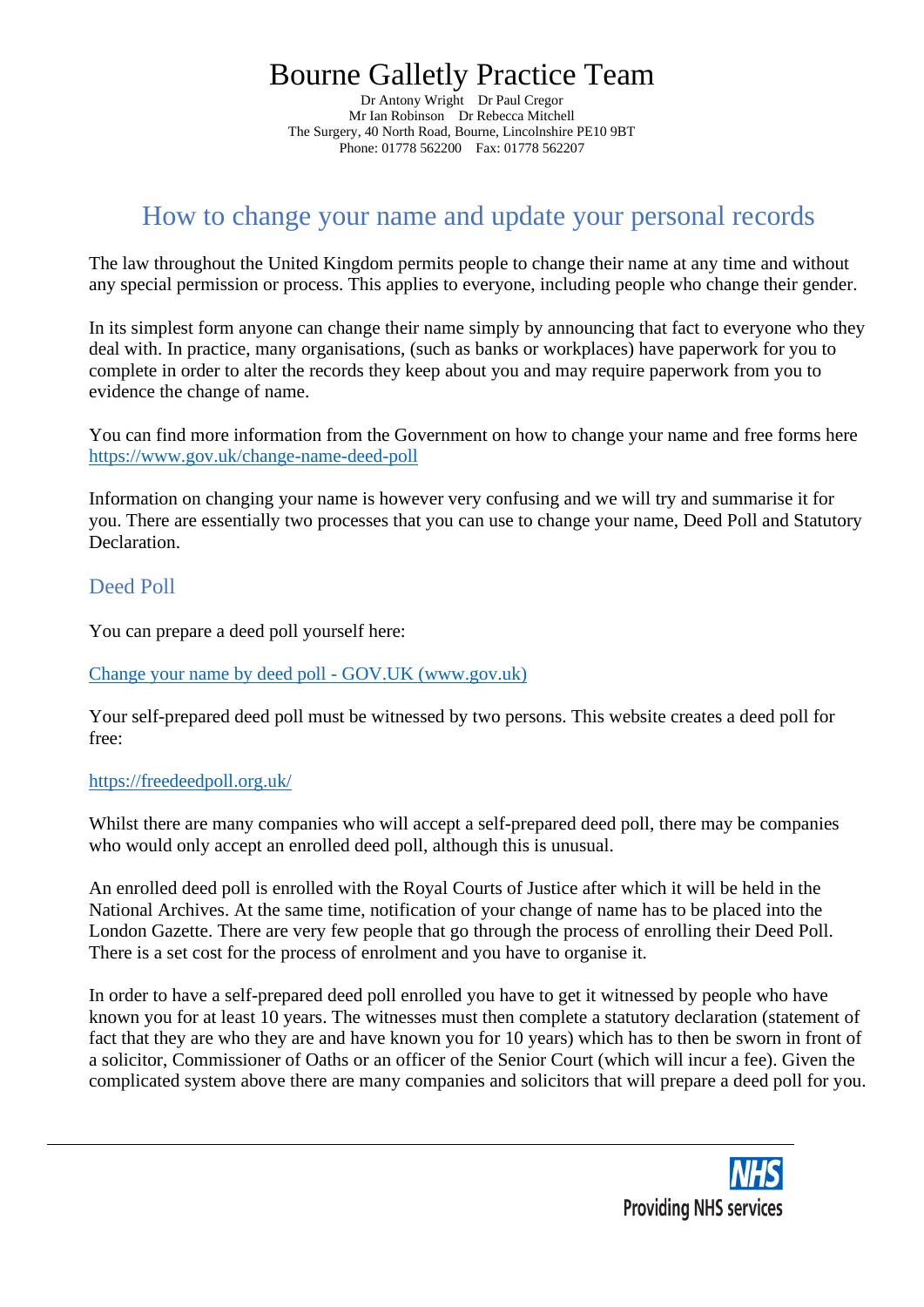In the case of solicitors they will prepare the paperwork, obtain evidence from you that you are a British Citizen or have a Certificate of Naturalisation and then get you to sign the prepared paperwork which they will then witness, thereby eliminating the need for you obtaining other witnesses. Charges vary from practice to practice and you may want to check whether they include enrolling your deed poll as part of their fee. They are also likely to charge for additional official copies.

There are many on-line companies who provide a deed poll service. They again will prepare the paperwork for you to sign and will require evidence from you to say that you are an entitled British Citizen or hold a Certificate of Naturalisation. They will send you the paperwork which you will then sign and get witnessed by people who have known you but are not related to you. Because the company has independently verified your identity and entitlement, most companies and organisations will accept this Deed Poll. Charges will again vary and it is likely they will charge for additional official copies.

In the examples above both the solicitors and the on-line companies will then hold copies of the documentation should you ever misplace yours.

### **Statutory Declaration**

This is often known as a 'stat dec'. Essentially a statutory declaration is a written statement of fact that is signed in the presence of a:

- Solicitor
- Notary of the public
- Justice of the Peace
- Commissioner for Oaths
- Any other qualified person

The difference between a 'stat dec' and a self-prepared deed poll is that a statutory declaration must be signed in the presence of one of the above people and does not require you to find other witnesses to sign it. A useful template is provided here:

#### [Statutory Declaration of CHANGE OF NAME \(publishing.service.gov.uk\)](https://assets.publishing.service.gov.uk/government/uploads/system/uploads/attachment_data/file/118854/19049-statutory-declaration.pdf)

Although a statutory declaration can be witnessed by 'any other qualified person' in our experience to avoid problems with companies and organisations accepting the document, it is easiest to get it witnessed by a solicitor. Call different practices and ask how much they charge to witness a statutory declaration in advance of booking an appointment as prices can vary. They may include one set fee for witnessing a number of official copies, or they may charge per document.

It may be an idea to ask the solicitor to keep one of the documents for their records in case you ever lose yours.

You can include your title on any deed poll or statutory declaration should you wish. The present options are Mr, Mrs, Miss, Ms. You can choose whichever of these you want should you wish to include it on the paperwork; you cannot include Mx or any other title not yet recognised as legal.

Changing your name officially will mean that your identity documents become out of date, because they will no longer show your legal name. This means that you need to be ready to make changes to your other legal documents, such as your passport or driving licence, when you change your name legally.

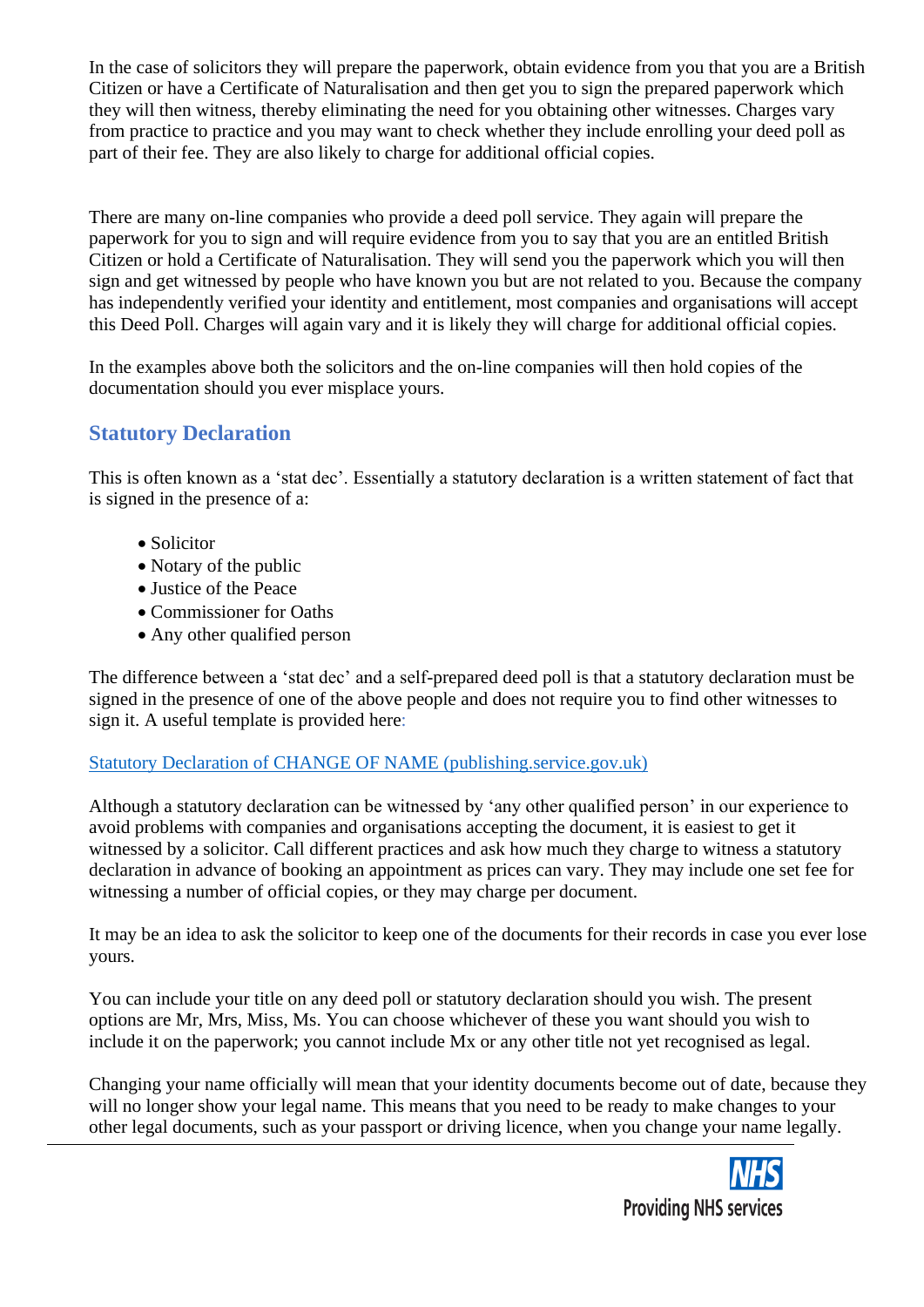### **Specific processes for certain agencies – Changing Name and Gender**

Some organisations have specific procedures for processing name changes relating to changes in social gender role. Employers, educational establishments, registration bodies, your local NHS GP practice, hospitals, utility companies, and service suppliers such as banks should be prepared to change your details on request. **Some may ask for evidence in the form of a statutory declaration or deed poll, but that is all the process should involve.**

### **HM Revenue**

If you inform HMRC of a change of name they will update your personal records for:

- Income Tax and National Insurance
- tax credits and benefits, including Child Benefit
- services, including the Pension Service

HMRC will update their records with your new name and title but for legal reasons, they cannot amend all of their records with your affirmed gender (male or female are available) without sight of a full Gender Recognition Certificate.

Will alter your name on their records and will issue a new plastic National Insurance Number Card with that name on it.

Will not alter anyone's National Insurance number under any circumstances. There is no gender indication within the number and therefore no point to do so.

A change of name on its own does not alter the rest of your national insurance / tax computer records.

Will not change your gender indicator without a formal legal process. HM Revenue and Customs (HMRC) are usually told automatically when you change gender legally as part of the Gender Recognition process. Once you have a gender recognition certificate HMRC will:

- update its records with your gender and any name change, if relevant
- tell the Department for Work and Pensions (DWP)
- restrict your records so only specialist staff at HMRC and DWP can access them
- hand your tax affairs to HMRC's Public Department 1 contact them if you have questions about your tax or National Insurance

You can find more information about the possible tax implications of changing your name and/ or legal gender here:

### **Tax News Change of gender - [telling HMRC \(lexisnexis.co.uk\)](http://taxnews.lexisnexis.co.uk/TaxNewsLive/Members/BreakingNewsFullText.aspx?id=5169&css=1&xml=0)**

If your name change is alongside of a change in gender social role but you have not applied for or been issued with a Gender Recognition Certificate, you can ask HMRC to put your details into a restricted section meaning that only certain people within their organisation can see your previous name details, thereby protecting your gender identity. To ask for this, send your name change documentation to the address below.

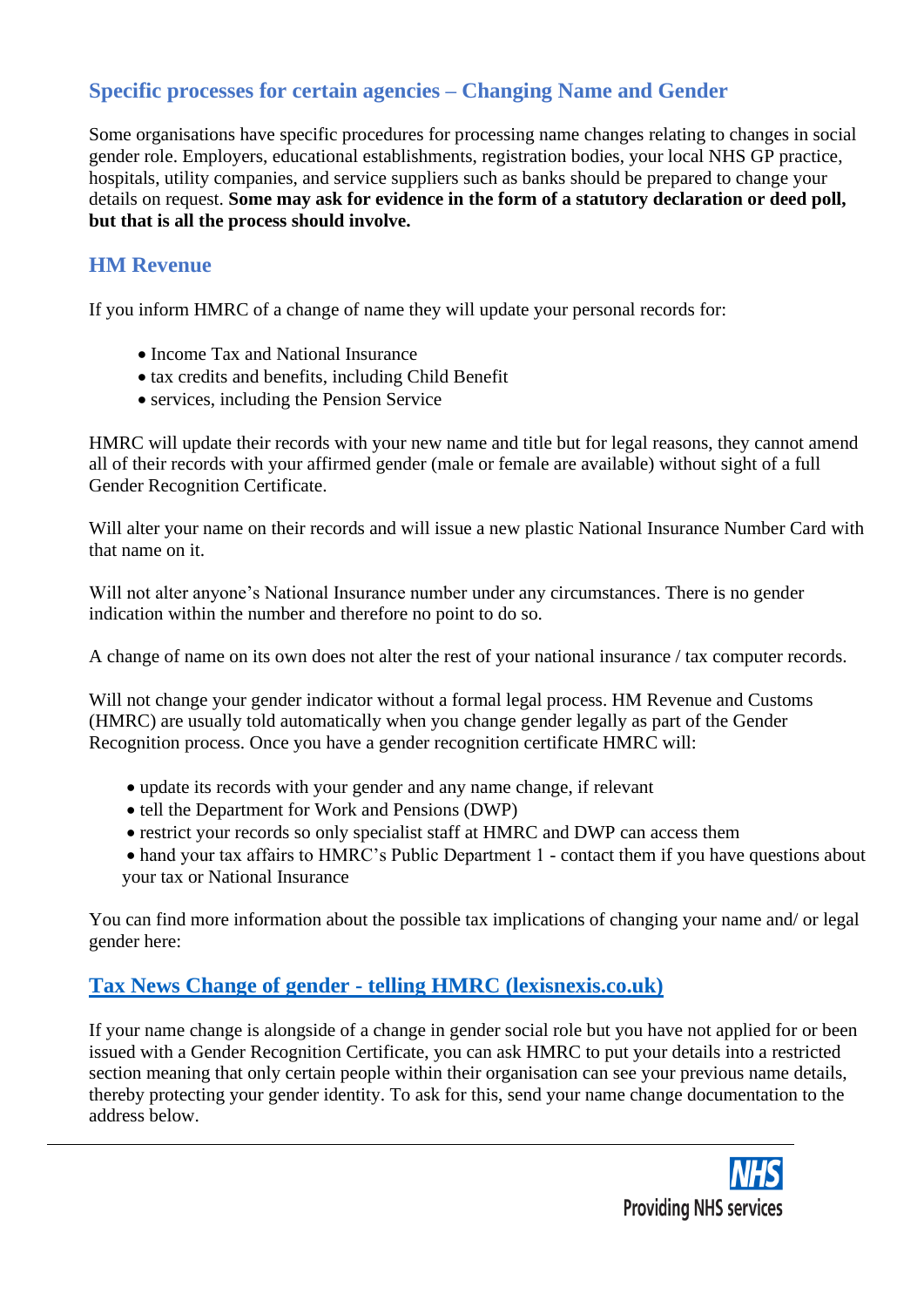**HMRC** Special Section D Room BP9207 Benton Park View Newcastle upon Tyne NE98 1ZZ

Please be aware though, that it means that if you need to talk to someone from HMRC about your tax, their general helpline will not be able to deal with the call and they will have to arrange for someone from Section D to contact you, which may not be straight away.

### **The Driver and Vehicle Licensing Agency (DVLA)**

Will change their records of your name and issue you with an updated driving license on written request.

Will issue you with an amended driver number. Your driver number includes a gender marker. This is changed to reflect your gender, so that anyone inspecting your driving licence will see a gender marker that is more congruent for you. Presently they only use the gender markers of male or female.

### **HM Passport Office**

You can find out about the process for changing your passport for reasons of change of social gender role here:

#### [Applying\\_for\\_a\\_passport\\_additional\\_information.PDF \(publishing.service.gov.uk\)](https://assets.publishing.service.gov.uk/government/uploads/system/uploads/attachment_data/file/251703/Applying_for_a_passport_additional_information.PDF)

In general, when you have changed your name and are living in your preferred social gender role, you can ask your GP for a letter to give to the passport office to confirm that the change is of social gender identity and intended to be permanent. The process can sometimes involve an interview so you may wish to seek advice directly from the passport office before submitting any forms or paying any fees.

### **Department of Health**

You can change your name on your health records at any time but you should only change it when you are certain that this is your new permanent name and gender role.

You can either tell your GP or directly tell your Clinical Commissioning Group (CCG) which you can find here.

#### [Find Clinical Commissioning Group services -](https://www.nhs.uk/service-search/other-services/Clinical-Commissioning-Group/LocationSearch/1) NHS (www.nhs.uk)

Inform them that you are changing your name and would like your gender marker on your records to be changed, informing them of your preferred choice (presently the only options are male, female or indeterminate). They may ask to see a legal name change document like a deed poll or statutory declaration but it is not a requirement that you have or present any documentation. You should make your request in writing and sign it. The GP practice may have a form that they would prefer you to use. The GMC offer guidance to GPs about the process here: